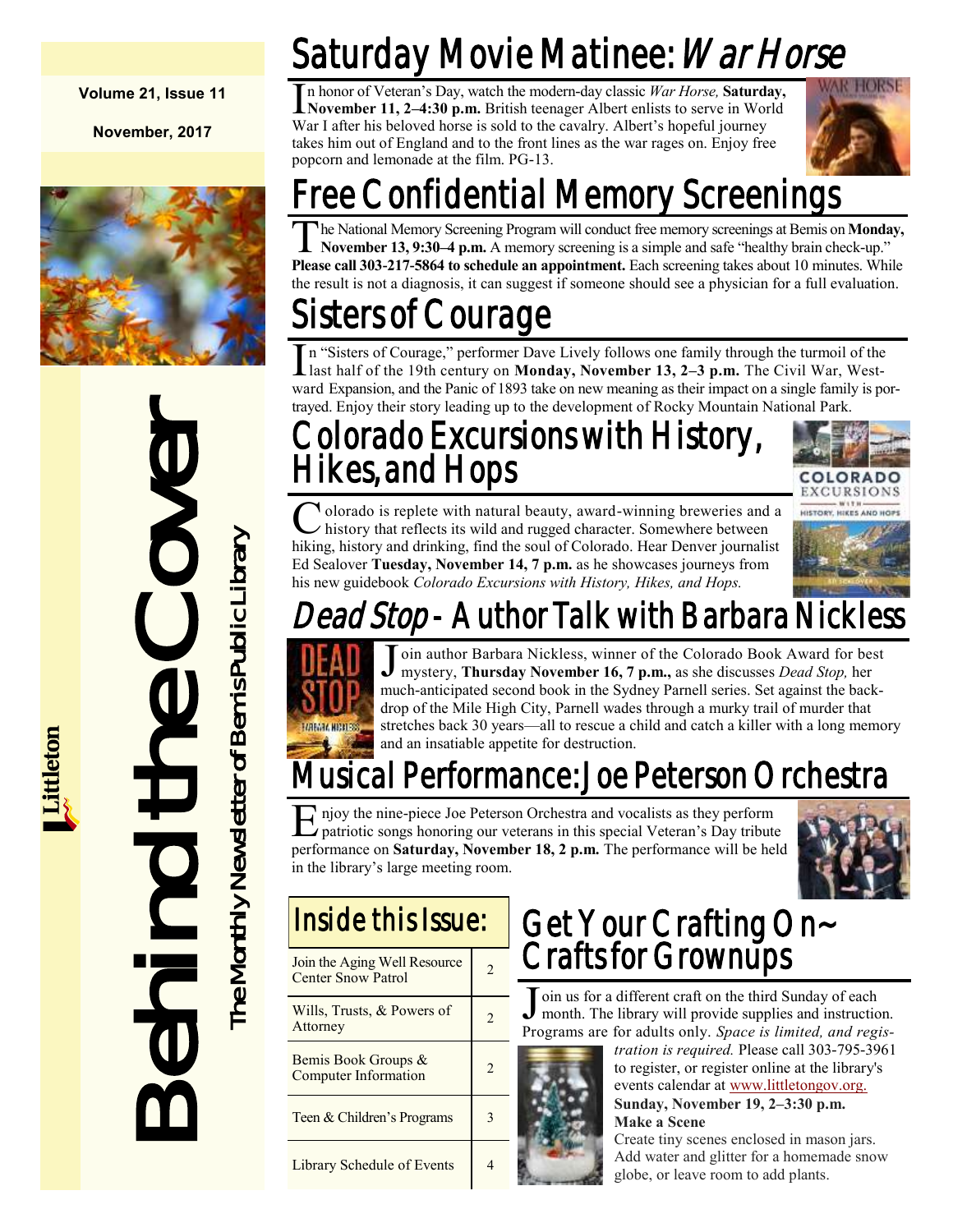# Volunteer Snow Shovelers Needed



The Aging Well Resource Center, AWRC,<br>needs snow shovelers this winter. Help yo needs snow shovelers this winter. Help your fellow citizens clear snow off their sidewalks. **Call 303-795-3980 or complete the Snow Squad Information Packet at** 

#### [https://www.littletongov.org/city-services/senior-](https://www.littletongov.org/city-services/senior-services-aging-well-resource-center)

[services-aging-well-resource-center.](https://www.littletongov.org/city-services/senior-services-aging-well-resource-center) Stop by the AWRC monthly **Grab, Gab & Go Event** on **Monday, November 27, 1:30–2 p.m.**  AWRC provides information for seniors, caregivers, spouses or friends. If you need information on resources, AWRC is a good place to start.

# Wills, Trusts, & Powers of Attorney

P lanning for disability and death can give you peace of mind, reduce burdens for your loved ones, and help you leave a legacy instead of a mess. Learn about the available loved ones, and help you leave a legacy instead of a mess. Learn about the available tools to plan for disability and death - including powers of attorney, advance medical directives, wills, and trusts on **Monday, November 27, 2–4 p.m.** Find out how to avoid the common mistakes people make when deciding how to allocate their assets.

### Book Groups at Bemis

We have a variety of Book Groups that meet throughout the month. Choose a group that suits your interests and schedule. Then join us for some stimulating discussions.

#### **Senior Book Club**

Kline

**First Monday of each month at 2 p.m.**

**Nov. 6:** *Orphan Train* by Christina Baker

The author delivers a captivating story of two very different women who build an unex-

pected friendship: a 91-year-old woman with a hidden past as an orphan-train rider and the teenage girl whose own troubled adolescence leads her to seek answers.

#### **Dec. 4\*:** *Esperanza Rising*

by Pam Muñoz Ryan

Esperanza Ortega lives in a beautiful home filled with servants and the promise of one day presiding over all of Rancho de las Rosas. But tragedy shatters that dream, forcing Esperanza and Mama

to flee from Mexico to California and settle in a farm labor camp.

*\* We will meet at 1 p.m. for Dec. only.*

#### **Monday Evening Book Group Third Monday of each month at 7 p.m. Nov. 20:***Hello from the Gillespies*

by Monica **McInerney** 

Angela Gillespie has sent to friends and family around the world an end-of-the-year letter titled "Hello from the Gillespies." It's always been



cheery and full of good news. This year, Angela surprises herself—she tells the truth....

**Jan. 22\*:** *Gentlemen and Players*

by Joanne Harris

For generations, privileged young men have attended St. Oswald's Grammar School for Boys. This year, however, the wind of unwelcome change is blowing, and as the new term



gets under way, a number of incidents befall students and faculty alike, beginning as small annoyances but soon escalating in both number and consequence. *\* We will meet on the fourth Monday in* 

*Jan. due to the MLK holiday.*

#### **Genre Addicts Book Club Second Wednesday of the month in Sophie's Place from 7–8 p.m. Nov. 8: What Might Have Been… Alternative History**

Each month, we will feature a different genre and meet to chat about titles and authors in that category. Pick a favorite book to re-read, or choose a new title to introduce to us. This month, we're going

through the time-vortex to see what could have been. Whether it's straight forward alternate history by Harry Turtledove, a well-orchestrated timeheist by Kage Baker, or aliens sending a slice of the year



2000 back to 1632 for the sake of art in Eric Flint's novels, the possibilities of time travel and changing history are fascinating. Pick your favorite "what might have been..." and join us for a strictly unreal history lesson.

### Computers @ Bemis

B emis has 24 Internet access computers on the lower level of the library, plus another seven located in the Children's Room for use by our patrons in fifth grade and younger. Free



Wi-Fi is available throughout the library.

We also offer free computer and Internet classes on a regular basis. To learn about or register for an upcoming class and/or group use of our computer lab, call the library at 303-795-3961. You also may register for classes online through the Library Main Calendar at [www.littletongov.org.](https://www.littletongov.org/city-services/city-departments/bemis-library/library-events-calendar/-curm-11/-cury-2017)

**Classes and open computer lab are held from 9:30–11 a.m. One-on-One Tech Help is offered by appointment only on Wednesdays, 2–3:30 p.m.**

- **iPhone Basics: Monday, November 6** *Registration required.* Get familiar with your iPhone as we cover how to access apps, use the calendar and Internet, take photos, and change settings. **Prerequisites:** iPhone with iOS 10 or newer. Call the library if you don't know the number of your phone's iOS software.
- **Writing a Resume with Microsoft Word: Monday, November 13**

*Registration required.* Learn how to use MS Word's formatting tools to create a resume. We will cover formatting, horizontal line breaks, inserting symbols, changing margins and saving documents as a PDF.

**Prerequisites:** Computer and MS Word basics (familiarity with keyboard, mouse and previous use of MS Word).

 **Making Cards with Microsoft Publisher: Monday, November 20** *Registration required.* Learn how to use MS Publisher to make greeting cards. We will cover styles, how to insert images, change colors and themes, and how to print.

**Prerequisites:** Computer basics (familiarity with keyboard and mouse).

- **Contact Acts** + One-on-One Technology Help: **Wednesdays, 2–3:30 p.m.** *Registration required for one-onone appointments.* Sign up for a 30 minute individualized tech appointment with a librarian to get assistance with everything from Smartphones and Tablets to signing up for an email address.
- **Open Computer Lab: 9:30–11 a.m.** *Every* **Thursday morning.** *No registration required.* Get answers to all your computer-related questions. Practice your skills and have one-on-one time with a computer class instructor. Bring your smartphone or tablet and receive help downloading ebooks and eaudiobooks to your device.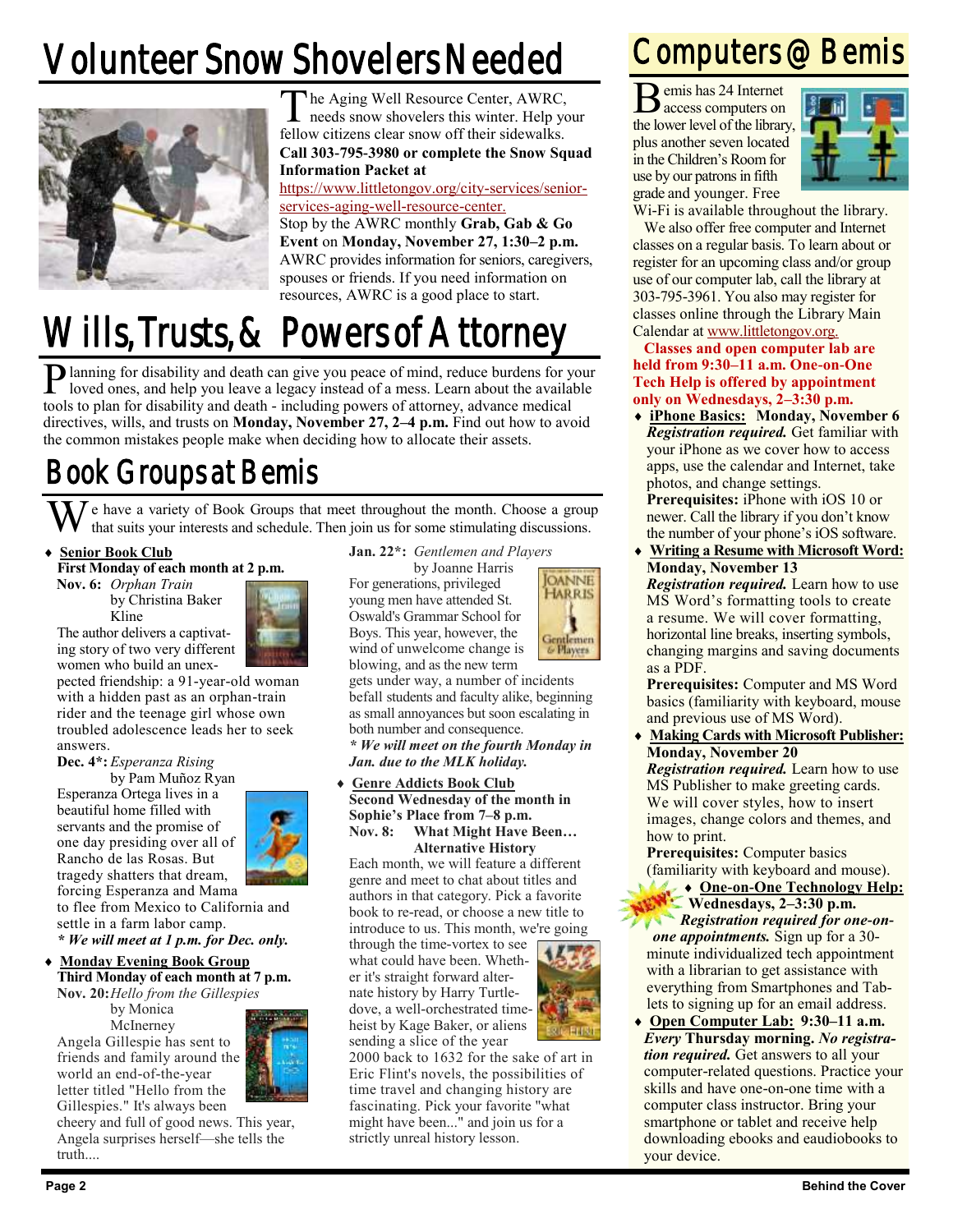

For more information, call teen librar<br>Mark Decker at the library, 303-795<br>or email him at <u>libmd@littletongov.org</u>. or more information, call teen librarian Mark Decker at the library, 303-795-3961,

 **Teen Movies First Saturday of the month @ 2 p.m.** Free popcorn and lemonade! **Nov. 4:** *Pirates of the Caribbean: Dead Men Tell No Tales,* PG-13



- **Virtual Reality Gaming Third Thursdays @ 3–4:30 p.m.** We've got the HTC Vive and the PSVR, plus a huge selection of games. Virtual reality games are for ages 12 & up only. **Nov. 16, Dec. 21 and Jan. 18**
- **Teen Advisory Group (TAG) Fourth Friday of the month @ 3:30 p.m. Nov. 24:**Holiday, no meeting scheduled. **Dec. 22 and Jan. 26**

### Painting with Light



C reate a photograph by "painting" a<br>design in the air with a light source on<br>Saturday, November 18, 2–3:30 p.m. CSI Treate a photograph by "painting" a design in the air with a light source on technicians use this photography trick to photograph a dark room, but we'll be using it for some cool alternative photos. We'll create some "ghostly-image" photos, too. Although we'll have a camera for this event, you can bring your own if you have a camera with a manual shutter control, a tripod, and a timer. We'll have some colored glowsticks, but you can bring your own as well if you want. *Registration required.* Contact teen librarian Mark at 303-795-3961 or [libmd@littletongov.org](mailto:libmd@littletongov.org) to register.

#### Afternoon Activities in the Teen Area

- **Dungeons and Dragons Saturday, November 4 & 18, noon**
- **Board Game Friday Friday, November 10, 4–7:30 p.m.\* \****This will be an after-hours event.* Participants need to arrange for a ride home.
- **STEAM Tuesday Tuesday, November 14, 3:30–4:30 p.m.** Check out all the tech gadgets in the teen area.

## Winter Reading Program

A special winter reading program just for independent readers in grades 1–5.<br>Pick up a reading log in the library **beginning Nov. 18**, read chapter books special winter reading program just for independent readers in grades 1–5. and record the number of pages read. Meet goals by completing a certain number of pages based on grade level. Finishers will receive a free book to keep. Visit us in the Children's Room to find out more.



## Busy Bodies at Bemis

 $\overline{\text{J}}$ oin us on **Monday, November 20, 10–10:30 a.m.** for music, movement, games and fun as we move, groove and grow at the library. For children ages 2–6 and their caregivers.

Hogwarts Magic Class

*T* ith Inspector Magic's expert instructions on **Monday**, November 20, **2–3 p.m.,** kids in grades 1–5 will learn numerous magic tricks and how to entertain with them while gaining confidence and improving their self-esteem. Following the class, children will be able to amaze their friends and family!

*Reservations required*. To sign up, call 303-795-3961 beginning November 11.

#### rop-in Crafts

S top by the Children's Room **anytime between 10–11:30 a.m. on Tuesday, November 21,** for some make and take crafty fun. For all ages. No reservations needed.

## 1ovie Matinee: *The Wild Life*

See the Robinson Crusoe story from the point of view of the adorable close group of animals who live on the island where Crusoe finds himself shipee the Robinson Crusoe story from the point of view of the adorable close-knit wrecked on **Tuesday, November 21, 2 p.m.** Snacks will be provided. For ages 3 and up. Children under age 8 must attend with an adult. Rated PG. Length: 91 minutes. *Reservations required.* To sign up, call 303-795-3961 beginning Nov. 11.



## Scenes from *The Nutcracker*

The Littleton Youth Ballet will get you in the mood for the holidays on **Saturday, November 25, 1–1:45 p.m.** with a free dance showcase featuring excerpts from *The Nutcracker*. This program is for families with children ages 3 and older. *Reservations required.* To sign up, call 303-795-3961 beginning November 11.

## The Polar Express

**11 a.m. and 3 p.m.** For families with children ages 3 and up. *Reservations* **11 a.m. and 3 p.m.** For families with children ages 3 and up. *Reservations* on't miss our annual celebration with a reading of *The Polar Express*  and a wintry ride on an imaginary train on **Saturday, December 2,**  *Required.* Call 303-795-3961 beginning November 18 to register.



## Ongoing Programs

#### *No story times the week of November 20.*

- **All Together Now Story Time:**
- **Monday at 9:30 & 10:30 a.m. and Wednesday at 4 p.m.** Thirty minutes of stories, songs and activities. For children of all ages, but children under age 3 *must* attend with an adult. *Optional extended playtime immediately following Monday sessions.*
- **Story Box: Ages infant–36 months Tuesday at 9:30 & 10:30 a.m., Wednesday at 10 a.m. & Friday at 9:30 a.m.** Thirty minutes of stories and songs for children and a caring adult. *Optional extended playtime on the 2nd and 4th weeks of the month. Space is limited; free tickets available at the Children's Desk or by calling 303-795-3961 the morning of the session.*
- **Bounce Along with Baby: Ages 0–18 months & their caregivers, Wednesday at 11 a.m.** Join us for rhymes, songs, baby sign language, stories and fun. Siblings are welcome.
- **Preschool Story Time: Ages 3 and older, Thursday & Friday at 10:30 a.m.** Thirty minutes of stories, songs and activities with a puppet show on November  $2 \& 3$ .
- **Ready, Set, BUILD! Lego Club: For kids in grades K–5, Saturday, November 4 at 2 p.m.** You bring creativity and we'll provide Legos. *Registration begins one week in advance.*